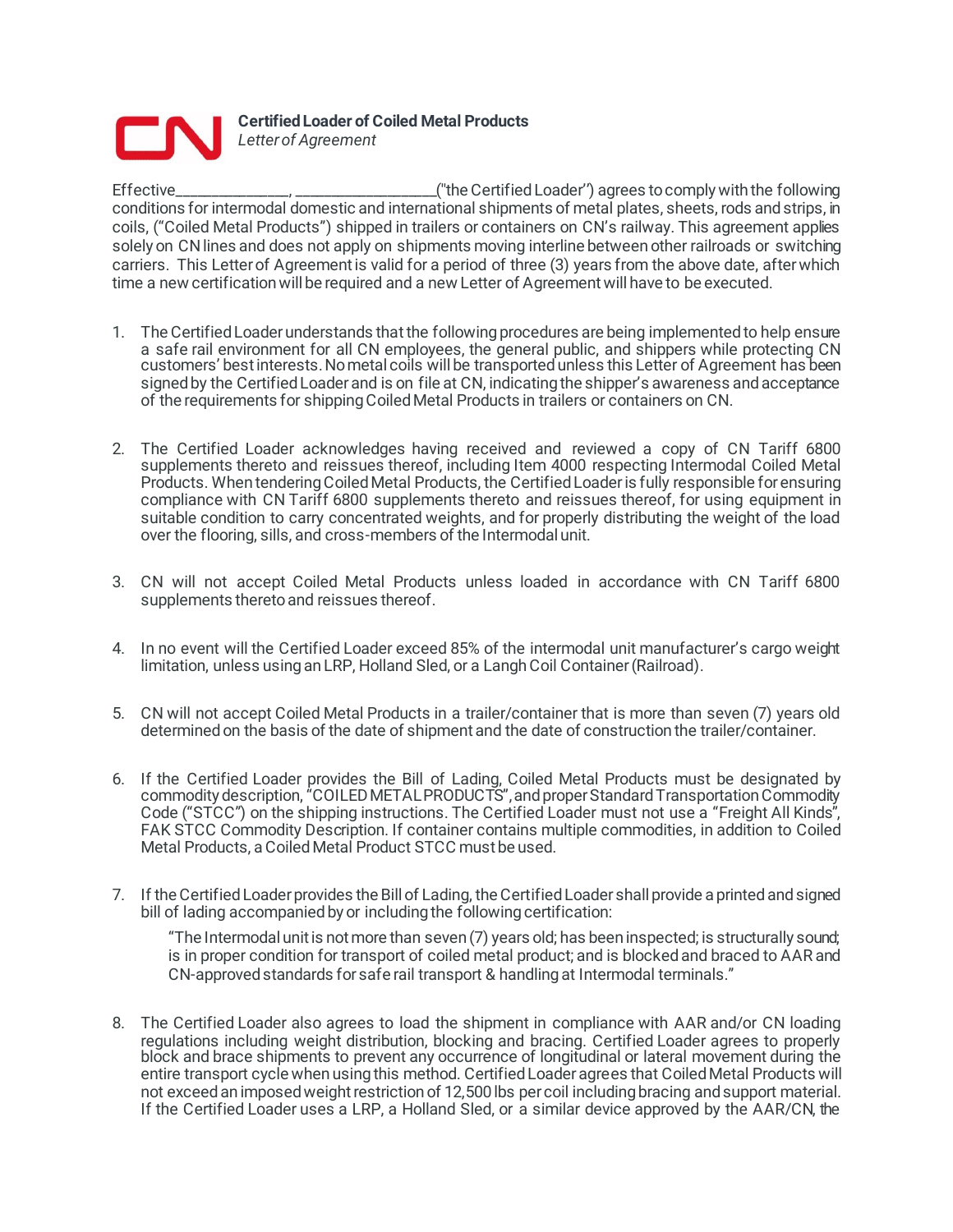weight restriction will be 24,500 lbs per coil. Gross weight of product and weight distribution device (i.e. LRP, Sled or Similar AAR/CN-approved Device) must not exceed the weight capacity of the container in which the product is shipped.

- 9. Acceptance for transportation of an Intermodal unit of Coiled Metal Products that is not in compliance with this letter of agreement or CN Tariff 6800 supplements thereto and reissues thereof shall not release the Certified Loader from its obligations.
- 10. The Certified Loader agrees to indemnify, defend and hold CN harmless from any and all claims, liabilities, fines, penalties, costs, losses, liens, causes of action, suits, demands, judgements, expenses, and damages (including, without limitation, court costs and attorneys' fees) resulting, in whole or in part, from:
	- a) the improper blocking and bracing or loading of Coiled Metal Products;
	- b) the use of a container or trailer that is for any reason unsuitable for the movement of Coiled Metal Products; or
	- c) the failure of the floor, walls, or doors in the trailer or container.
- 11. Insurance:
	- a) The Certified Loader will procure and maintain throughout the term of this Agreement, commercial general liability insurance including bodily injury, death, property damage, cross liability and Environmental Impairment Coverage on a Sudden and Accidental coverage basis, with liability coverage in an amount of not less than \$5,000,000 per occurrence. It is understood that the employees of the Certified Loader shall not be considered employees of CN and its affiliated companies. The insurance coverage shall have CN and its affiliated companies as additional insured.
	- b) Upon the written request of CN, the Certified Loader shall provide to CN evidence of such insurance having been obtained and maintained in the form of a certificate of insurance, and such insurance shall not be subject to cancellation and/or alteration in a manner material to this Agreement except after at least thirty (30) days prior written notice to CN. If the Certified Loader fails to comply with the requirements hereof to obtain insurance, CN may, but need not, obtain such insurance and keep the same in effect and the Certified Loader shall pay to CN the premium cost thereof upon demand.
	- c) CN shall not be responsible for the payment of any premiums with respect to such insurance, and shall not be responsible for notifying the insurers of any occurrence or accident.
	- d) The Certified Loader agrees that the insurance provided herein does in no way limit the Certified Loader's liability pursuant to the Indemnity provisions of this Agreement.
- 12. In the event that the terms of this Letter of Agreement are not met, or the certification given to CN is not accurate, the Certified Loader agrees to release CN from any and all claims it could otherwise assert against CN for loss or damage to Certified Loader's shipments or their contents. In addition, the Certified Loader is not absolved from any responsibility or liability in the event of failure resulting from non-compliance with CN Tariff 6800, supplements thereto and reissues thereof.
- 13. This Letter of Agreement may at any time be amended, cancelled, or revoked by CN, if CN considers for any reason, in its sole discretion, that such amendment, cancellation, or revocation is appropriate in light of the requirement for safe railway operations. CN reserves the right to stop any shipment in transit, or tendered to CN.
- 14. The certification is not transferable and cannot be assigned.

The undersigned Certified Loader agrees to the terms and conditions set forth above.